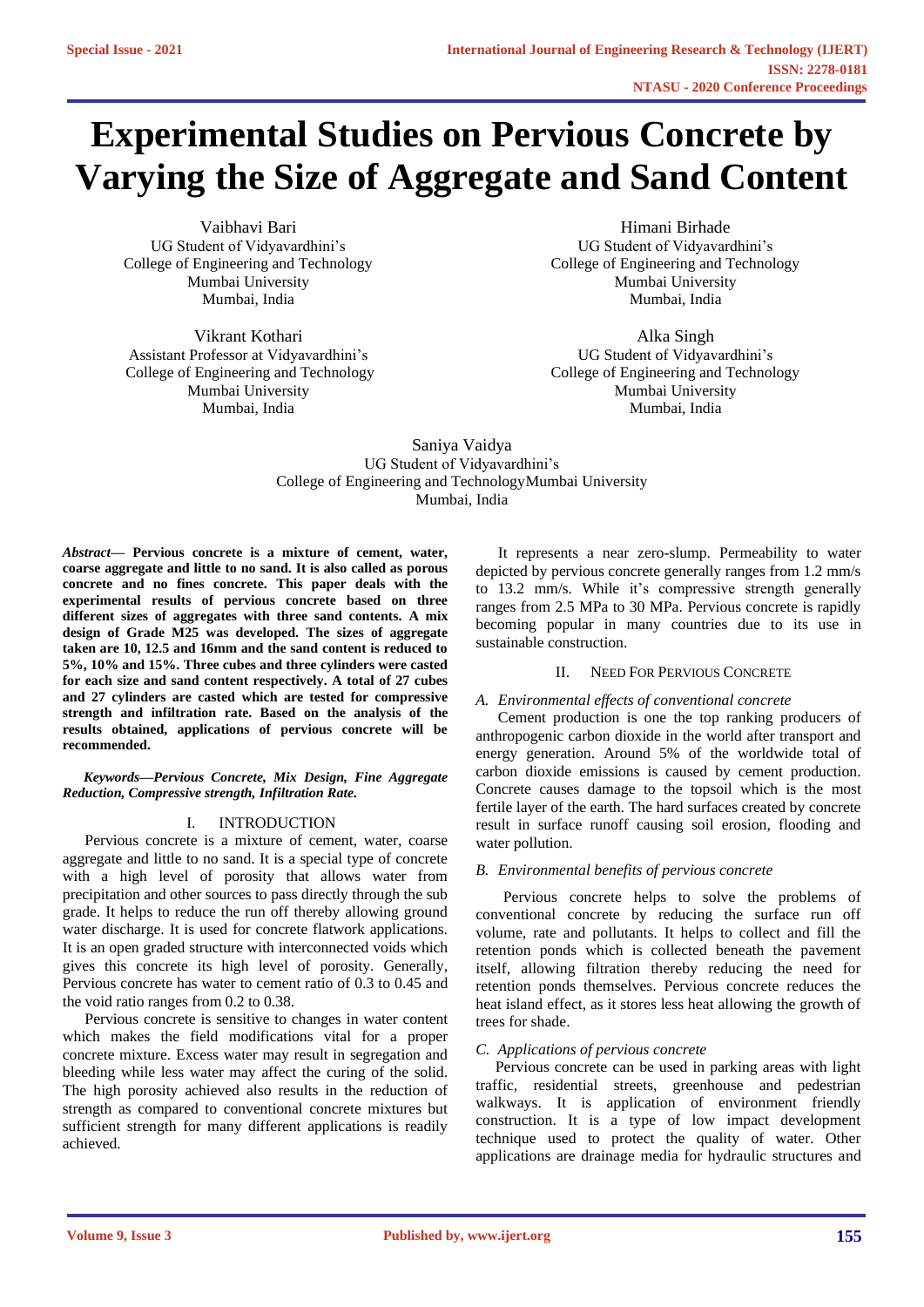tennis courts. It can also be used for thermal insulation and as sound barrier in walls.

## III. RESEARCH OBJECTIVES

The pervious concrete is generally used for the construction of low volume and low speed traffic areas pedestrian walkways and residential streets. Many jurisdictions are now considering the other uses of pervious concrete. The design mix and physical characteristics of pervious concrete should be investigated. As a result, the objectives of this research were:

- To develop a mix design for pervious concrete.
- To carry out tests for compressive strength and infiltration rate.
- To analyze suitability of pervious concrete for various applications.

## IV. LITERATURE REVIEW

 In Dec. 2014, a study was conducted to obtain the most appropriate design mix of pervious concrete for the District of Columbia wherein five different design mixes were developed by varying the method of compaction as selfconsolidating, half rodding and Standard Proctor Hammer. These samples were investigated for optimum compressive strength and permeability rate. After testing, the sample with maximum coefficient of permeability of 57.8 inches/hour and compressive strength of 3,500 pounds/square inch (psi) was identified to be the ideal mix of pervious concrete. This optimum mix was also tested for infiltration rate at three different locations in Washington D.C obtained between 86 to 208.8 inches/hour and lastly the modulus of rupture was determined to be 565 pounds/square inch. Finally, the study concluded that the most appropriate method of compaction was Standard Proctor Hammer and based on the results certain recommendations were made. [1]

A sample of pervious concrete of grade M20 was developed by ACI522R-10 design code with the flexural strength of 3.14 MPa in which the effect on compressive strength was taken into account by varying the water-cement ratio between 0.34 to 0.43 routinely and aggregate sizes. In this study, cement was replaced by fly ash in certain amounts and comparative analysis on certain properties with and without fly ash was done and presented by graphical means. The tests revealed that there was an increase in the compressive strength of pervious concrete with the corresponding decrease in water-cement ratio until the optimum value of 0.38 is reached and also with an increase in the volume of paste. Also, the optimum replacement of fly ash was concluded to be 20% which additionally reduces the effective cost of casting pervious concrete. [2]

At Cecos Engineering University, Peshawar, an experimental study was conducted to investigate the compressive strength and infiltration rate of pervious concrete by reducing the content of fine aggregates from 0 to 100%. The curing period was set for 7 and 28 days. These results concluded that the compressive strength of pervious concrete decreases simultaneously with the decrease in fines whereas there was an increase in the infiltration rate of the sample. Thus, it was found that with 100% sand reduction, compressive strength was reduced by almost 50% with 49%

for 7 days and 46% for 28 days and the infiltration rate to be maximum with 273 inches/hour. For 0 to 40% sand reduction, the compressive strength was within the optimum range however with zero infiltration rates. Thereby, the study concluded that 90% reduction of sand with compressive strength of 2150 psi and infiltration rate as 165.79 inches/hour showed optimum results and applications were recommended. [3]

In Indonesia, a study was conducted on pervious concrete wherein the design mix was obtained by reducing the amount of fines in conventional concrete. Thus, only 30% fines of the proportion of coarse aggregate were used in the mix. Thereafter, the voids in the pervious concrete were filled with soil, natural sand and volcanic sand routinely and the samples were tested for compressive strength, speed of absorption and permeability. This study revealed that optimum results were obtained for permeability in case of natural sand being 0.38 cm/sec as vertical permeability and 0.364 cm/sec as horizontal permeability. Values for compressive strength assessed were 5.62 MPa, 5.28 MPa and 5.71 Mpa for soil, natural sand and volcanic sand respectively. Based on these results the recommendations were made for its application in low volume roads only. [4]

A case study was conducted in British Columbia, Canada in a parking lot wherein a 1000 sq.ft area constructed by asphalt was replaced by pervious concrete. The details about the various prevailing conditions of the same were investigated. Here the runoff absorbed by the pavement was monitored by a network of embedded perforated pipes and this study revealed that the capacity of its detaining runoff reduced over a period of time due to clogging also with a slightly lower value of compressive strength which was most likely due to the lack of an appropriate technique for its measure. However, conclusively the overall capacity and infiltration of the pavement remained high. [5]

The property of high porosity of pervious concrete was enhanced during a research conducted in the year 2015 in Indonesia by using volcanic pumice as an aggregate replacement. In this study, the effect of varying proportions of volcanic pumice per normal aggregate and proportion of aggregate to cement with a constant water-cement ratio was evaluated on the mechanical properties of volcanic pumice porous cement and on porous cement with normal aggregates. The tests were conducted for void content, compressive strength and flexural strength. Thus based on the test results it was concluded that volcanic pumice could be effectively used to improve the porosity of pervious concrete without much reduction in its strength. [6]

In 2014, a study was conducted in The States on three different types of permeable shoulders with stone reservoirs; Porous Asphalt, Pervious Concrete Pavement and Permeable Interlocking Concrete Pavements with full, partial and no infiltration. Full infiltration system allowed the entire water to pass to the sub grade. Partial infiltration system allowed only the excess water above infiltration capacity to be removed via an outlet pipe. No infiltration system, did not allow any water to pass through the sub grade. It was concluded that pervious concrete pavement with partial infiltration system was most suitable for the construction of highway shoulders for effective storm water management. [7]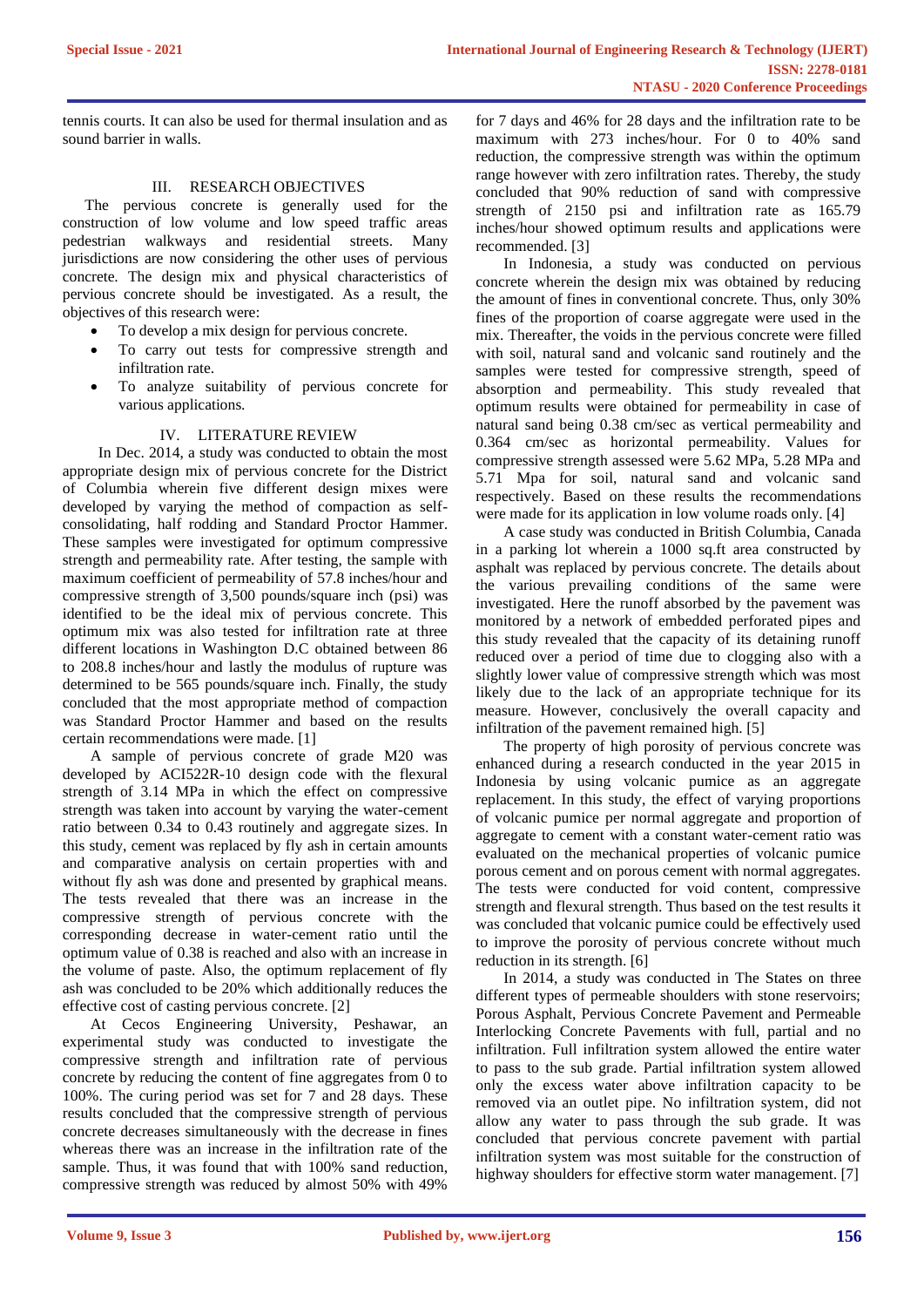A study was conducted to evaluate the suitability of pervious concrete for sidewalks. Eleven different pervious design mixes (including commercial and laboratory design mixes) were evaluated for different mechanical and hydrological properties. Slabs were casted using both conventional and pervious concrete respectively which were then tested for thermal and radial performance. The values of compressive strength ranged from 1100 to 3400 psi at 28 days and modulus of rupture ranged from 1000 to 2800 ksi. The hydraulic conductivity and elastic modulus were 0.04 to 0.06 cm/sec and 1000 to 2800 ksi respectively. Freeze and thaw tests showed about 6% loss of mass for 100 cycles. It was concluded that porous asphalt can be used most economically for sidewalks considering all the different properties. [8]

A study was conducted which suggested that pervious concrete could be used as a solution for sustainable development for pavements. A comparison was made between the mechanical, physical and hydrological properties of conventional and pervious concrete. It was found that pervious concrete cannot be used for pavements having high bearing capacity but can be successfully used for sidewalks and footpaths which do not bear much load. The environmental problems encountered by conventional concrete can be minimized by the use of pervious concrete. It was concluded that pervious concrete can be used for the construction of certain pavements successfully if it is designed and maintained properly. [9]

A study was conducted were pervious concrete was designed by replacing cement by waste materials- rice husk, glass powder, ceramic waste and hypo sludge. No significant changes were observed in compressive strength when cement was replaced with 20% and 30% of rice husk. The properties of pervious concrete were evaluated by replacing cement partially from pervious concrete with 10%, 20%, 30%, 40%, 50% and 60% of hypo sludge. It showed an increase in the compressive strength when the replacement was increased up to 40% When ceramic waste powder was replaced from 0 to 50% by weight for M25 grade concrete, the strength increased when replacement was 30% whereas further replacement showed decrease in strength. The best results were obtained for M25 grade concrete with replacement by 0 to 30% by weight of ceramic waste powder. It was concluded that when cement from pervious concrete was replaced partially by different waste materials, the overall cost can be reduced, but the increase in strength depends on the type of waste material used. [10]

## V. RESEARCH METHODOLOGY AND DATA COLLECTION

 The first part of this study focused on developing a mix design for pervious concrete of grade M25. The sand content is reduced to 5%, 10% and 15%. The material properties required for developing the mix design were obtained based on different test results and some information observed in literature reviews and industrial standards. Details of materials, mix proportion, sample preparation and test methods used are as follows:

## *A. Materials*

Cement:

Ordinary Portland cement (C 53 grade) confirming to requirements of IS 12269-2013 obtained from local suppliers was used in the experiments. After conducting all the tests on this procured cement, its specific gravity was found to be in the range of 2.8-3.2. Various properties of cement are given in table 1.

# TABLE 1. PROPERTIES OF CEMENT

## Aggregates:

The sizes of aggregates to be used in the preparation of pervious concrete mix were chosen based on findings and reports of various researchers. Irregular type of coarse aggregates of sizes 10mm, 12.5mm and 16mm were selected confirming to IS 383:2016. The aggregate test samples were separated into single size fractions according to IS standard sieves. Crushed sand is used confirming to IS 383:2016 Details of the properties of aggregates are given in table 2.

| <b>PARTICULARS</b><br><b>TEST</b>            | <b>RESULT VALUES</b> | <b>REQUIREMENTS OF</b><br>IS 12269-2013 |         |
|----------------------------------------------|----------------------|-----------------------------------------|---------|
| Standard consistency<br>$(\%)$               | 29-30                |                                         |         |
| Setting time                                 |                      |                                         |         |
| Initial<br>a.                                | 160-170              | 30                                      | Minimum |
| Final<br>b.                                  | 225-240              | 600                                     | Maximum |
| Compressive<br>Strength (N/mm <sup>2</sup> ) |                      |                                         |         |
| a. $168 +/- 2hr(7)$<br>days)                 | 42.0                 | 37                                      | Minimum |
| b. $672 +/- 4hr (28)$<br>days)               | 61.0-62.0            | 53                                      | Minimum |

TABLE 2. PROPERTIES OF AGGREGATE SAMPLES USED IN THE EXPERIMENT

|    | <b>PROPERTIES</b>       | <b>MATERIALS</b>         | VALUE  |
|----|-------------------------|--------------------------|--------|
| 1. | <b>Flakiness Index</b>  | <b>Coarse Aggregates</b> | 18.54% |
| 2. | <b>Elongation Index</b> | Coarse Aggregates        | 15.47% |
| 3. | <b>Abrasion Value</b>   | <b>Coarse Aggregates</b> | 21.44% |
| 4. | Dry Loose Bulk          | Fine aggregates          | 1.53   |
|    | Density                 | Coarse Aggregates        | 1.67   |
| 5. | Water Absorption        | Fine aggregates          | 2%     |
|    |                         | Coarse Aggregates        | 1.4%   |
| 6. | Specific gravity        | Fine aggregates          | 2.75   |

Water:

Potable water was used during the entire process of the experiment from preparation of mix to curing of sample. Chemical admixtures were not used in the study as the main aim of the study is to find the effect of size of aggregates in pervious concrete.

*B. Mix design*

A mix design of grade M25 was developed according to IS 456:2000 and IS 10262-2009. The sand content was reduced to 5%, 10% and 15%. The water- cement ratio used for the mix is 0.43. The final mix design obtained is:

| 1:0.0685:2.21  | $(for 5\% sand)$  |
|----------------|-------------------|
| 1:0.137:2.21   | $(for 10\% sand)$ |
| 1:0.205:2.21   | $(for 15\% sand)$ |
| — 1 <i>1</i> 1 |                   |

*C. Test Methods*

Various physical and engineering properties of the aggregate sample used are flakiness index, elongation index, specific gravity, water absorption, dry loose bulk density and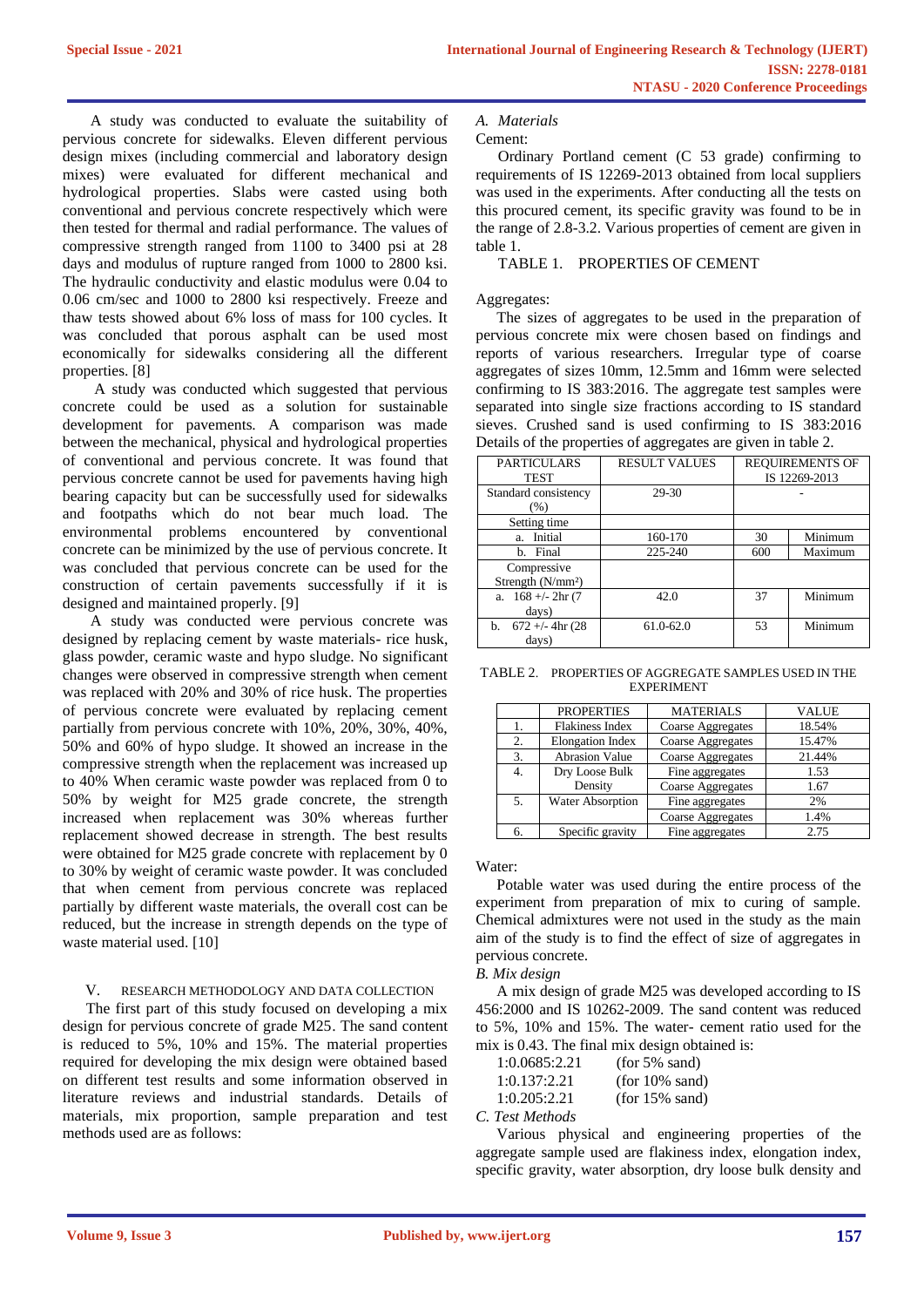Los Angeles Abrasion Value were determined using IS 2386 (Part I)-1963 and IS 2386 (Part III)-1963 and in IS 2386 (Part IV)-1963.

Three cubes of size 150mm and three cylinders of diameter 106mm and height 150mm were casted for each size and sand content. Hence a total of 27 cubes and 27 cylinders were casted. The cubes were tested for compressive strength and the cylinders were tested for infiltration rate at the age of 28 days. The test for compressive strength was carried out as per IS516-1959. The test for infiltration rate was carried out by placing the cylinder in a closed container open at top and bottom. A known volume of water is passed through it by maintaining a constant head of 50mm. The time required for the water to infiltrate the cylinder is measured. The ratio of volume of water to the time taken for that volume to infiltrate gives the infiltration rate.

TABLE3 : NUMBER OF SAMPLES CASTED

| SR. | <b>SAND</b>    | OF<br><b>SIZE</b> | NO. OF       | NO. OF           |
|-----|----------------|-------------------|--------------|------------------|
| NO. | <b>CONTENT</b> | <b>AGGREGATES</b> | <b>CUBES</b> | <b>CYLINDERS</b> |
|     |                | (mm)              |              |                  |
| 1.  | 5%<br>10       |                   | 3            | 3                |
|     |                | 12.5              | 3            | 3                |
|     |                | 16                | 3            | 3                |
| 2.  | 10%            | 10                | 3            | 3                |
|     |                | 12.5              | 3            | 3                |
|     |                | 16                | 3            | 3                |
| 3.  | 15%            | 10                | 3            | 3                |
|     |                | 12.5              | 3            | 3                |
|     |                | 16                | 3            | 3                |
|     |                |                   | 27           | 27               |
|     | <b>TOTAL</b>   |                   |              | 54               |

 On the basis of results obtained, the effect of size of aggregate and reduction of sand content on pervious concrete mixes will be analyzed and suitable applications of pervious concrete will be recommended accordingly.

## VI. RESULTS AND DISCUSSION

 The results for compressive strength were obtained by performing tests on cubes and infilteration rate was evaluated by testing cylinders

#### TABLE:4 TEST RESULTS FOR COMPRESSIVE STRENGTH

| <b>SAND</b><br><b>CONTENT</b>         | <b>COMPRESSIVE STRENGTH</b><br>$(N/mm^2)$ |       |       |
|---------------------------------------|-------------------------------------------|-------|-------|
| <b>SIZE</b><br>OF<br><b>AGGREGATE</b> | 5%                                        | 10%   | 15%   |
| 10 <sub>mm</sub>                      | 41.68                                     | 42.73 | 44.39 |
| $12.5$ mm                             | 40.97                                     | 41.05 | 41.64 |
| 16mm                                  | 26.5                                      | 28.18 | 30.53 |

TABLE5 TEST RESULTS OF INFILTERATION RATE

| <b>SAND</b><br><b>CONTENT</b>         | <b>INFILTERATION RATE</b><br>mm/hr |     |     |
|---------------------------------------|------------------------------------|-----|-----|
| <b>SIZE</b><br>OF<br><b>AGGREGATE</b> | 5%                                 | 10% | 15% |
| 10 <sub>mm</sub>                      | 57                                 | 44  | 31  |
| $12.5$ mm                             | 92                                 | 76  | 49  |
| 16mm                                  | 113                                | 98  | 85  |

The graphicl representation of the results of compressive strength and infilteration rate are shown below;





## Fig.2 : Graph for infilteration rate